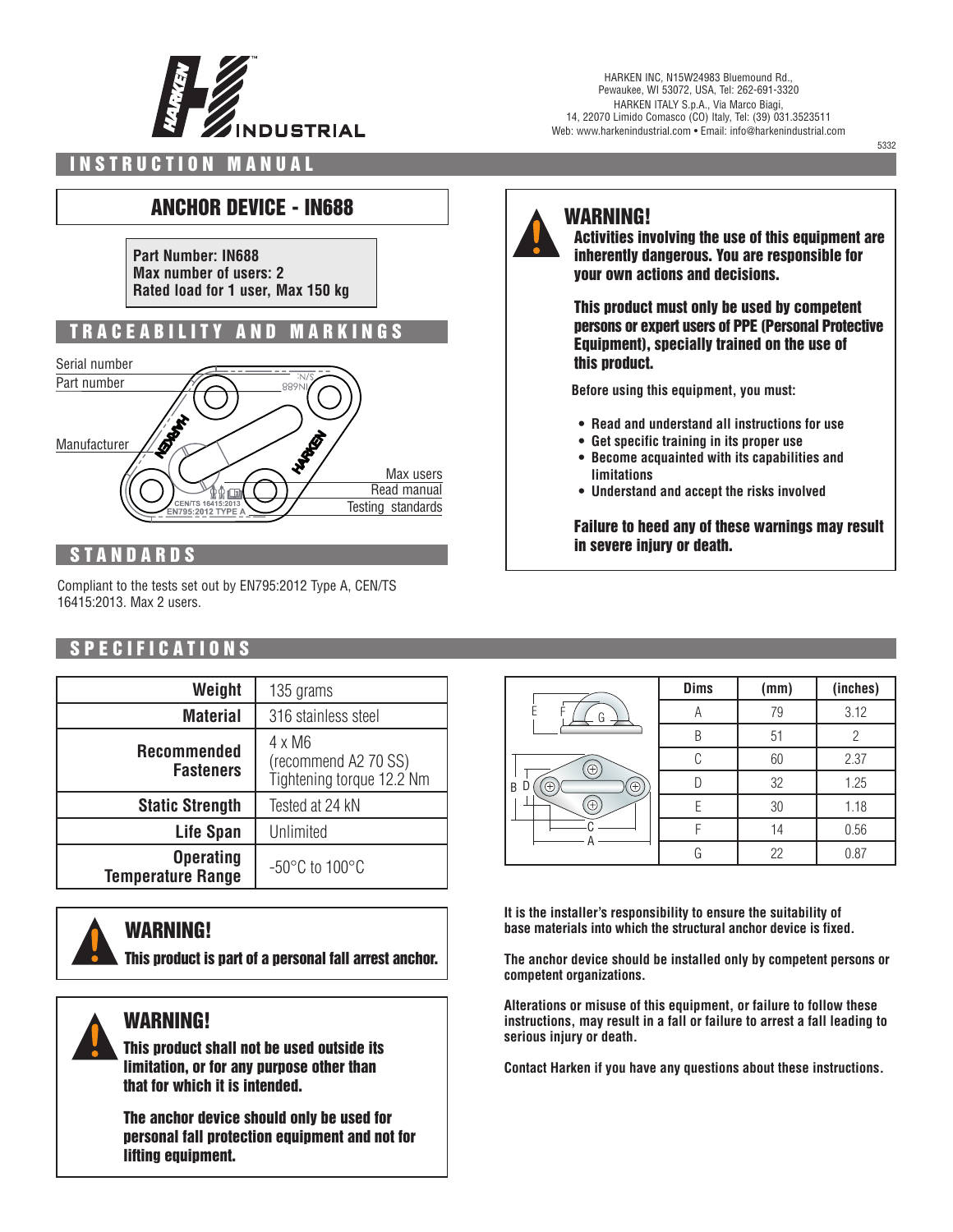## WARNING!

It is essential for the safety of the user that if the product is re-sold outside the original country of destination the reseller shall provide instructions for use, for maintenance, for periodic examination and for repair in the language of the country in which the product is to be used.

## 1. APPLICATION

The IN688 stainless steel anchor device is designed to be an anchorage which can be secured to a structure to which a connection device or personal protective equipment can be attached thus facilitating safe working at height. The anchorage device has been subject to type testing and fully complies with the requirements of EN 795:2012 Type A, CEN/TS16415:2013. They must be used with a full body safety harness (EN361 certified), which is the only acceptable body holding device that can be used in a fall arrest system, a fall arrest device (EN353/2 certified) and an energy absorber (EN 355 certified). The user shall be equipped with a means of limiting the maximum dynamic forces exerted on the user during the arrest of a fall to a maximum of 6 kN. Always check that this product is compatible with the other components of your equipment.



## WARNING!

When using a combination of items of equipment, a dangerous situation may arise in which the safe function of any one item is affected by or interferes with the safe function of another item.

#### 2. USE

Each time before use, the anchor device should be inspected to ensure that it is in good order. Before using this product, it is mandatory to organize the safety plan in case of emergency that could occur during the work. Inert suspension in a harness can result in serious injury or death. The product must be used only by physically and psychically healthy personnel. Cardiac and circulatory problems, taking medications, alcohol and drugs could compromise the safety of the user when working at height. Should the equipment be subjected to the forces of arresting a fall, it should be removed from service immediately and replaced. The product must also be removed from service if it fails to pass the inspection, you don't know its full usage history, or you have any doubt as to its reliability.

# WARNING!

Do not continue to use this product after a major shock loading or fall arrest, even if no visible signs are present.

## 3. INSTALLATION & ORIENTATION

It is the installer's responsibility to ensure the suitability of base materials into which the structural anchor device is fixed and that it is capable of sustaining the test forces as detailed in EN 795:2012,Type A, CEN/TS 16415:2013. (13 kN minimum strength). The weakest structural materials have been simulated in laboratory to evaluate the anchor device and its fastening. Anyway, the test results don't supply any information on the structure capability to bear the loads, which can occur during the use. The capability to bear the loads connected to a fall arrest is subjected to different assessments, which are excluded from the application of the Regulations for which the product is certified. The installation should be verified appropriately, e.g. by calculation or testing. The maximum load that can be transmitted to the structure by the anchor is on the order of 13 kN in the horizontal and perpendicular directions. The maximum value of deflection of the anchor device and displacement of the anchor point that can occur in service is 20 mm. Consider this value in order to evaluate the system fall clearance correctly. It is essential for safety that the anchor point should always be positioned, and the work carried out in such a way, as to minimise both the potential for falls and potential fall distance. The anchor point for the system should preferably be located above the user's position. It is essential for safety to verify the fall clearance required beneath the user at work place before each occasion of use so that, in case of a fall, there will be no collision with the ground or other obstacle in the fall path. The design of the fall arrest system must avoid pendulum falls, which could cause post-fall oscillation of the body with possible impact against obstacles. It is necessary to verify the absence of sharp edges, which could damage trailing or looping lanyards or lifelines.

If the marking of the anchor device is not accessible after installation, additional markings near the anchor device are recommended.

#### 4. INSPECTION

Before each use it is necessary to check the condition of the product. Always scrap a product showing signs of wear, which might affect its strength. Ensure all markings/ labels are present and legible. Verify there are no cracks, deformation, corrosion etc. Inspect all pieces of the equipment in the system to ensure they are in good condition and correctly positioned while in use.

It is recommended a regular inspection of the installation, in order to detect possible corrosion and in a corrosive environment, inspect more frequently. An in-depth inspection must be carried out by a competent inspector, at least every 12 months. It is recommended the anchor device is marked with the date of the next or last inspection. This inspection must be recorded as per the example on the next page: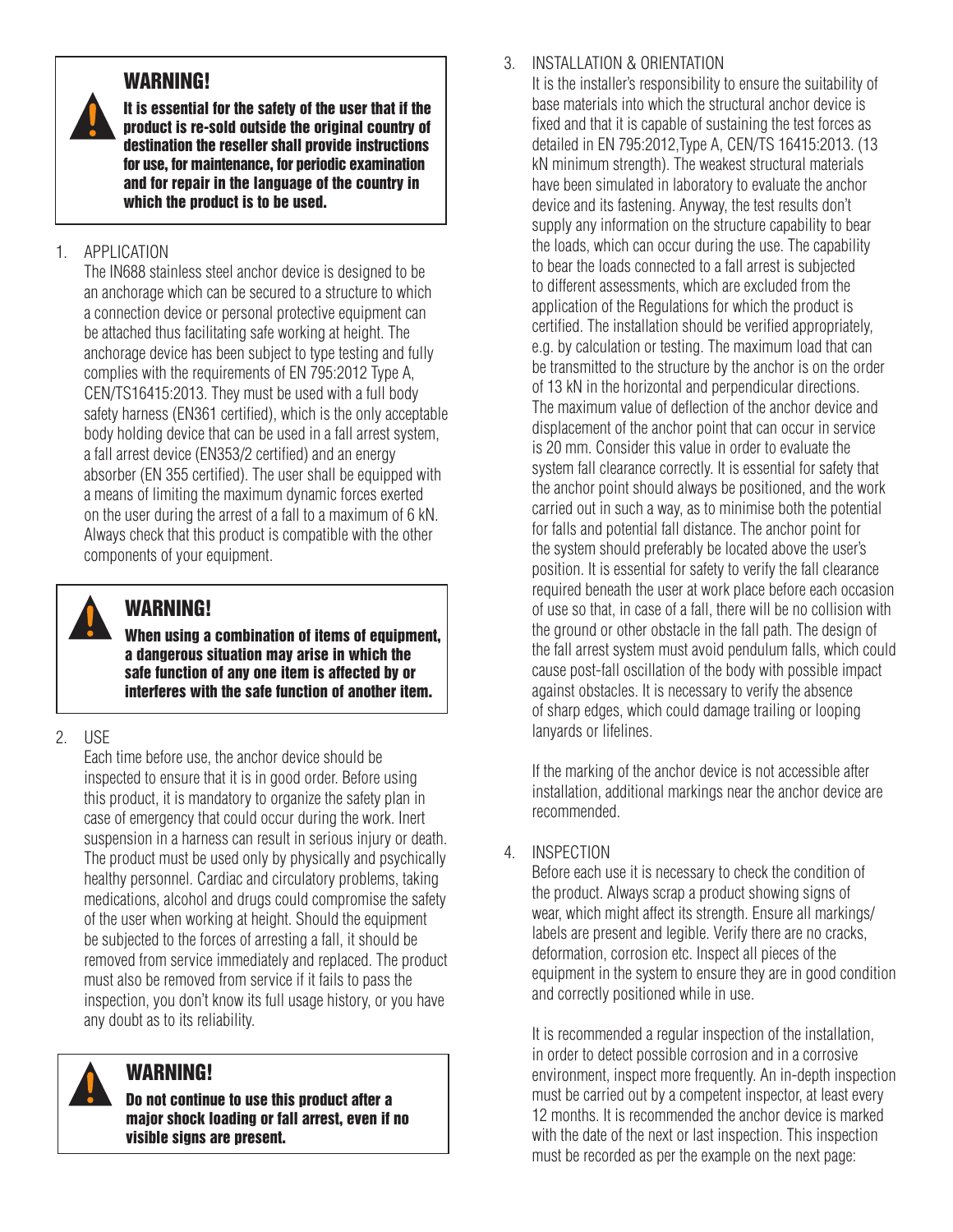| <b>12 MONTH INSPECTION</b>     |                                          |                                                              |                            |  |  |
|--------------------------------|------------------------------------------|--------------------------------------------------------------|----------------------------|--|--|
| Model No:                      |                                          |                                                              |                            |  |  |
| Serial No:                     |                                          |                                                              |                            |  |  |
| Purchase date:                 |                                          |                                                              |                            |  |  |
| Date first put into use:       |                                          |                                                              |                            |  |  |
| Date of inspection/<br>repair: | Description of the<br>Inspection/repair: | Name and signature of the<br>Inspector/Maintenance operator: | Date of next<br>inspection |  |  |
|                                |                                          |                                                              |                            |  |  |
|                                |                                          |                                                              |                            |  |  |
|                                |                                          |                                                              |                            |  |  |
|                                |                                          |                                                              |                            |  |  |
|                                |                                          |                                                              |                            |  |  |
|                                |                                          |                                                              |                            |  |  |
|                                |                                          |                                                              |                            |  |  |
|                                |                                          |                                                              |                            |  |  |
|                                |                                          |                                                              |                            |  |  |
|                                |                                          |                                                              |                            |  |  |
|                                |                                          |                                                              |                            |  |  |
|                                |                                          |                                                              |                            |  |  |
|                                |                                          |                                                              |                            |  |  |
|                                |                                          |                                                              |                            |  |  |
|                                |                                          |                                                              |                            |  |  |
|                                |                                          |                                                              |                            |  |  |
|                                |                                          |                                                              |                            |  |  |
|                                |                                          |                                                              |                            |  |  |
|                                |                                          |                                                              |                            |  |  |
|                                |                                          |                                                              |                            |  |  |



## WARNING!

The regular periodic examinations are necessary procedures because the safety of users depends upon the continued efficiency and durability of the equipment.



## WARNING!

Do not repair or modify this product.